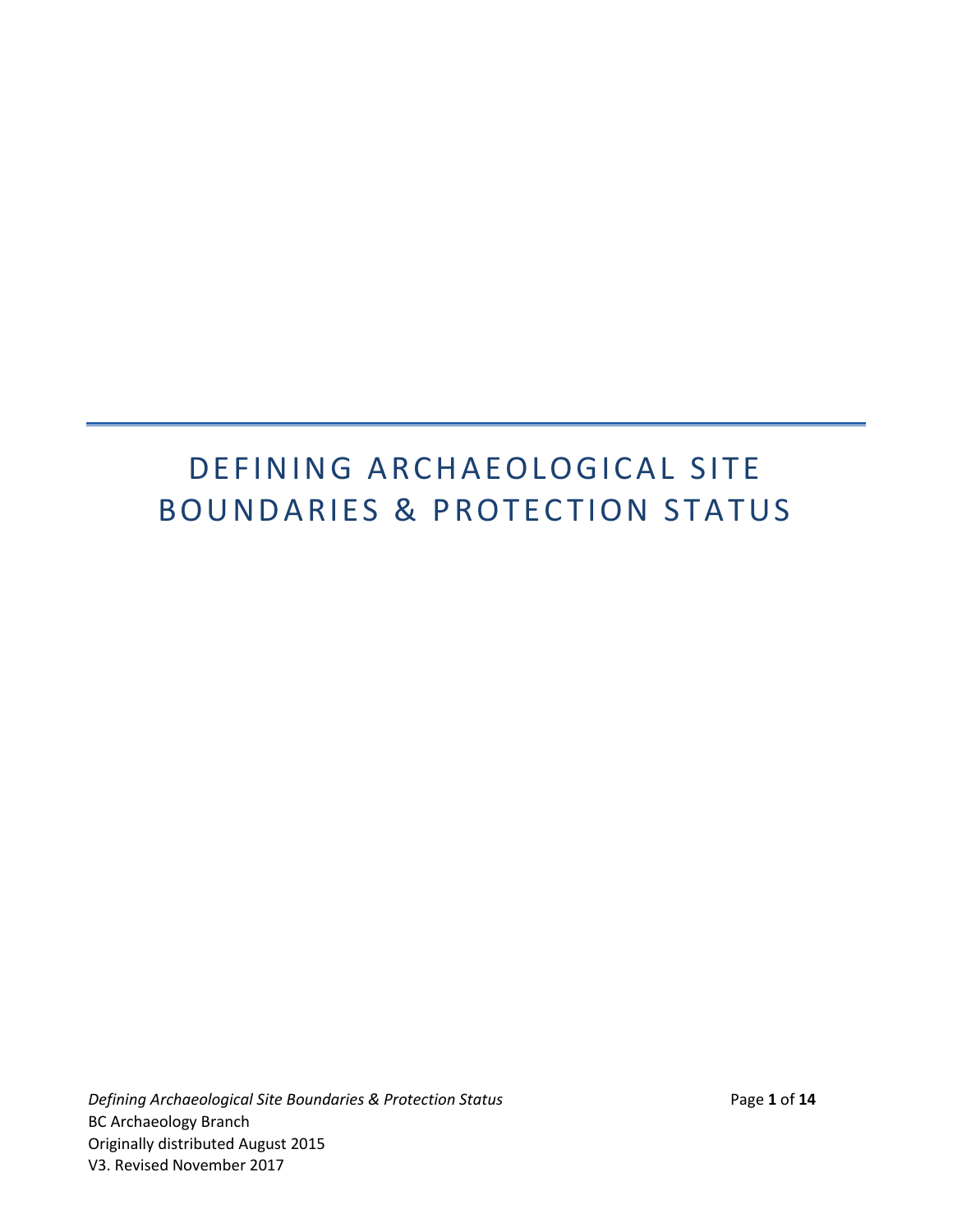# **CONTENTS**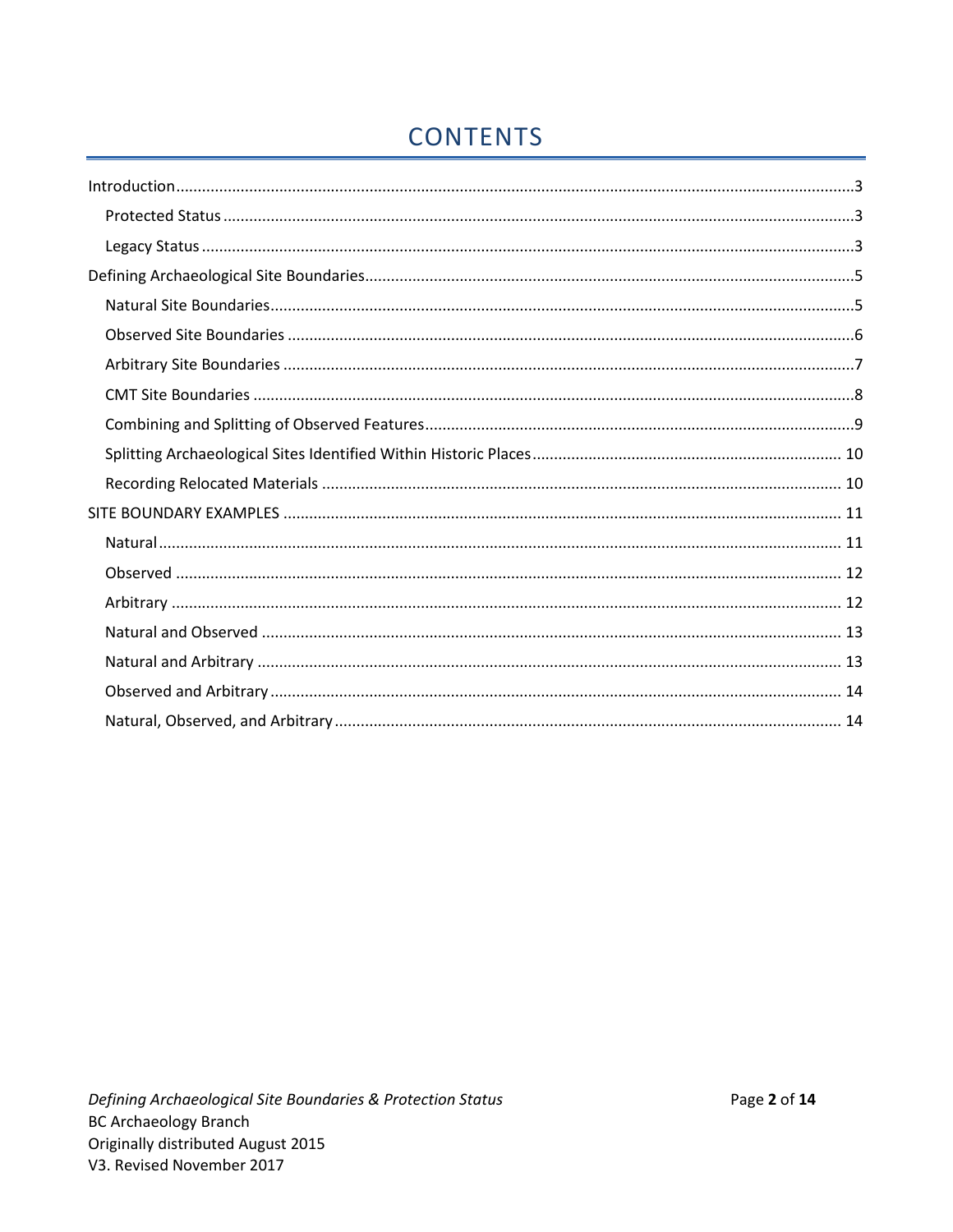# INTRODUCTION

<span id="page-2-0"></span>To ensure consistency in the way archaeological sites are recorded and spatially represented in the Provincial heritage register (PHR), the following standards are to be applied when defining archaeological site boundaries. Methods used to define archaeological site boundaries will be fully described in site forms and reporting.

## <span id="page-2-1"></span>PROTECTED STATUS

The PHR is mandated under Section 3 of the *Heritage Conservation Act* (HCA). Only archaeological sites that are protected under the HCA will be considered for inclusion in the PHR by the Archaeology Branch. Some exceptions where unprotected sites may be accepted for Borden number issuance are:

- Sites under federal jurisdiction that would be protected if they occurred on Provincial crown or private land.
- Unprotected sites of unique interest and significant heritage value that may warrant future protection or inclusion in another government register (note that the Heritage Branch may have other rules for defining historic place boundaries).
- Sites serving as a permanent location for displaced archaeological material that no longer warrant protection but should be kept on record.

Archaeological site boundaries in the PHR are accordingly defined by the presence of protected archaeological features or objects and must be drawn around HCA-protected archaeological features and objects only.

Other site impact management boundaries (*e.g.*, no work zones, flagged boundaries) may be discussed in site records and displayed on site maps, but the archaeological site boundary—defined per the requirements discussed here—is the primary boundary that will be represented in the spatial component of the PHR.

### <span id="page-2-2"></span>LEGACY STATUS

In the *Remote Access to Archaeological Data* (RAAD) application, the registration status of an archaeological site indicates whether a site is protected under the HCA. Sites are assigned Legacy status to indicate they are not protected, usually because they have been destroyed or they do not meet the criteria for protection under the HCA.

Archaeologists should recommend Legacy status, when appropriate, in a site form update. Detailed rationale must be provided. If uncertain, contact the Inventory Section at [archsiteform@gov.bc.ca](mailto:archsiteform@gov.bc.ca) to discuss prior to the site form update submission. The Inventory Section makes the final decision on all registration status changes.

#### **Recommending Legacy status is appropriate when**:

1. The matrix containing subsurface archaeological materials has been 100% excavated, moved, or stripped down to bedrock or sterile deposits. Absolutely no physical evidence of archaeological materials is left.

*Defining Archaeological Site Boundaries & Protection Status* Page **3** of **14** BC Archaeology Branch Originally distributed August 2015 V3. Revised November 2017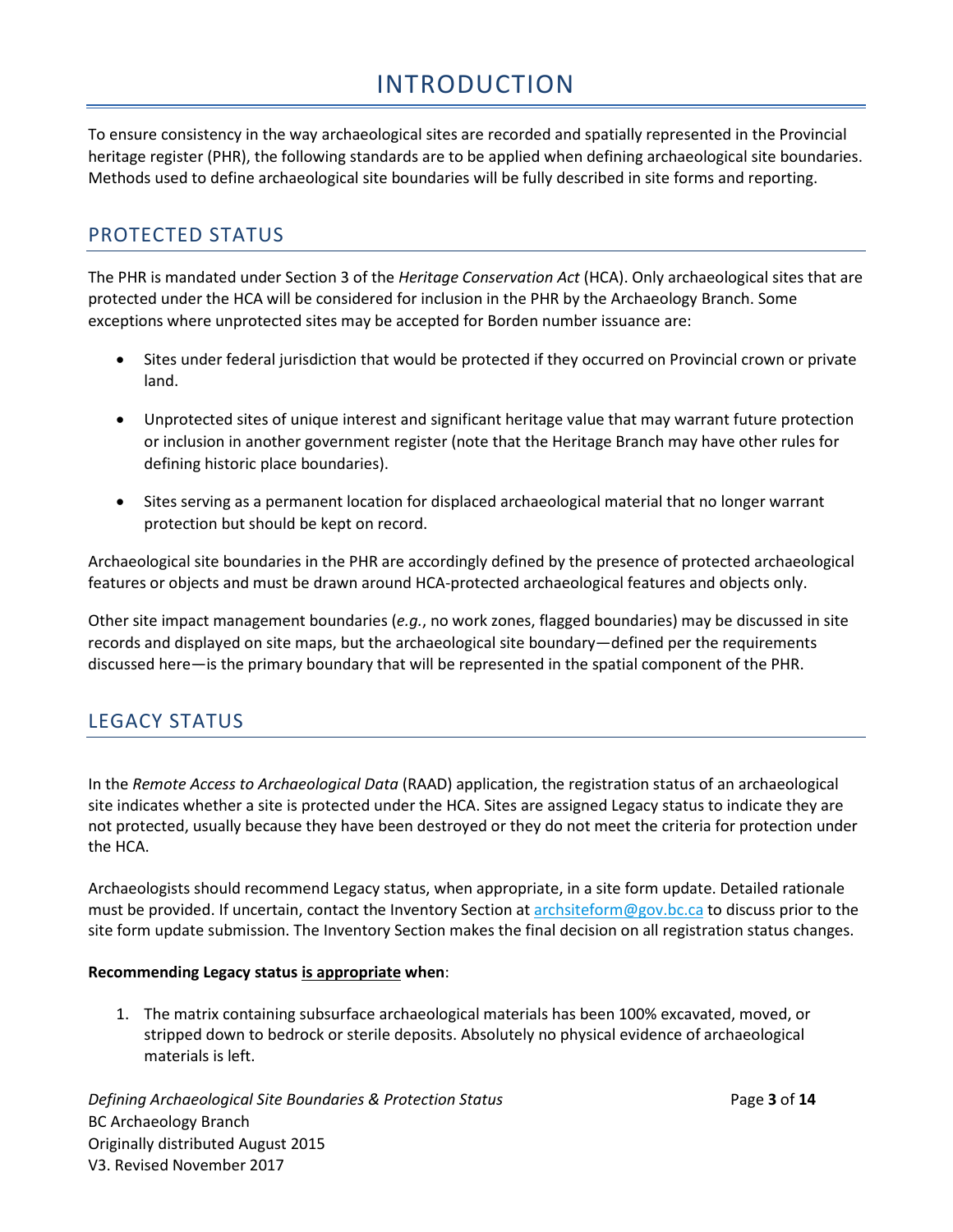- 2. An isolated find or small surface scatter is 100% collected and there is strong evidence suggesting that it was not *in situ.*
- 3. A CMT site has been removed during harvest activities and the site form update confirms that no cultural features remain.

#### **Legacy status is not appropriate when**:

- 4. Surface or subsurface archaeological finds are collected and all other subsurface tests in the area are negative. This kind of evidence suggests a low density of archaeological material, but it does not prove that the site is 100% collected or destroyed, regardless of the number of tests conducted.
- 5. A CMT site has been harvested and there is a possibility for cultural features to remain. As long as a possibility exists for CMT features to remain, the site will not be assigned Legacy status.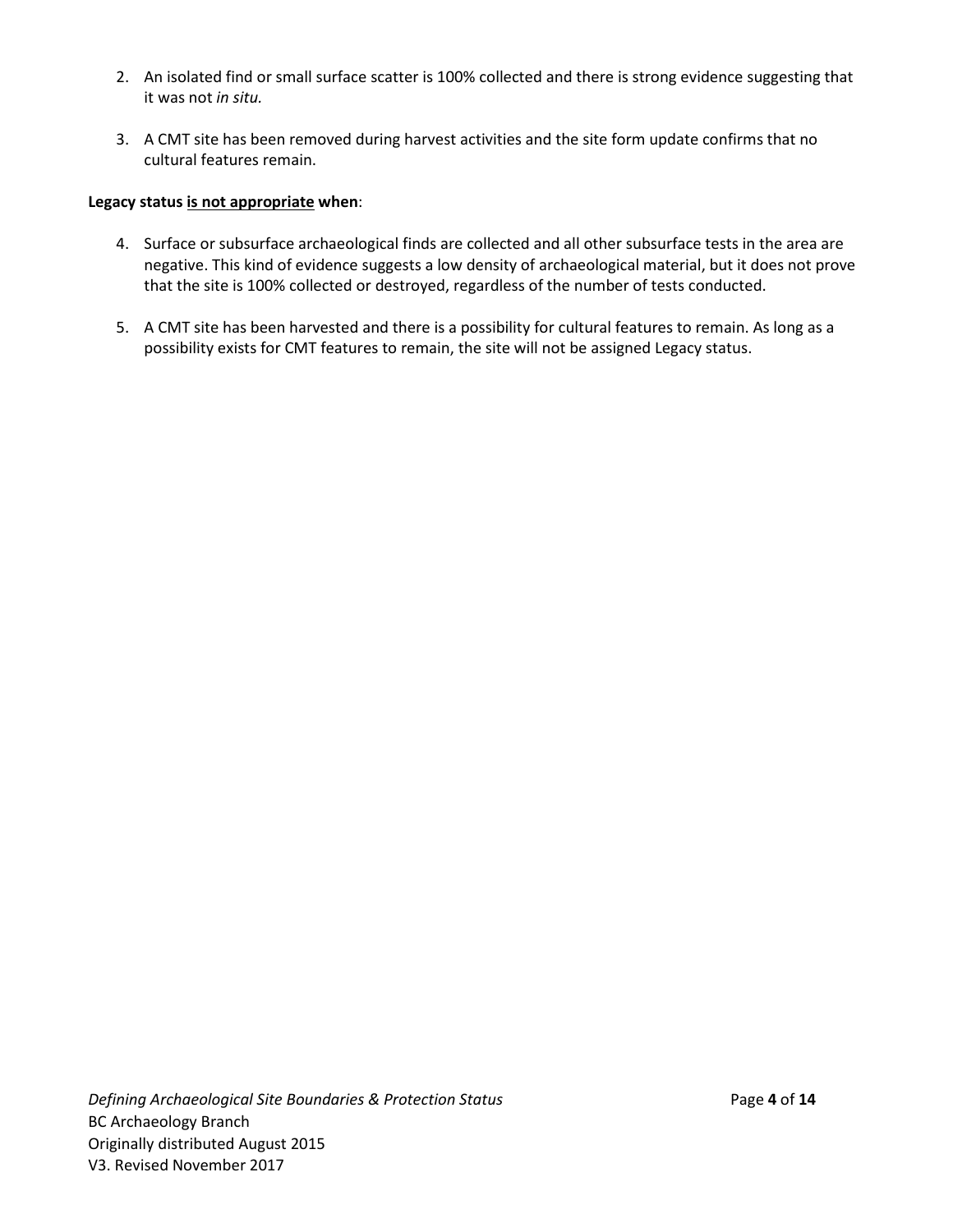#### <span id="page-4-1"></span><span id="page-4-0"></span>NATURAL SITE BOUNDARIES

*Natural boundaries* are those defined by the extent of a natural landform (e.g., knoll) or physical feature (e.g., river) where it can be reasonably deduced that the extent of archaeological remains is constrained by geomorphological site formation processes. Use the following guidelines:

- Professional judgment will be applied to determine whether a natural boundary or observed boundary is warranted, and thorough rationale will be provided in the site form.
- In general, natural boundaries are acceptable if the site size is roughly similar to the size that would be achieved by applying standard buffers to observed archaeological remains (see *Observed Site Boundaries*).
- The *Heritage Conservation Act* (HCA) does not protect areas of archaeological potential and Branch policy is to restrict protected site boundaries to areas with physical evidence; therefore, if the natural boundary is more than ~10% larger than the buffered observed boundary, then the justification you provide for the boundary must establish with near-certainty that physical remains exist throughout the entire extent of the natural boundary.
- If it is not possible to establish a near-certain presence of physical remains, then the boundary should be defined by applying standard buffers to observed archaeological remains, and the rest of the landform indicated on the map as an area of archaeological potential.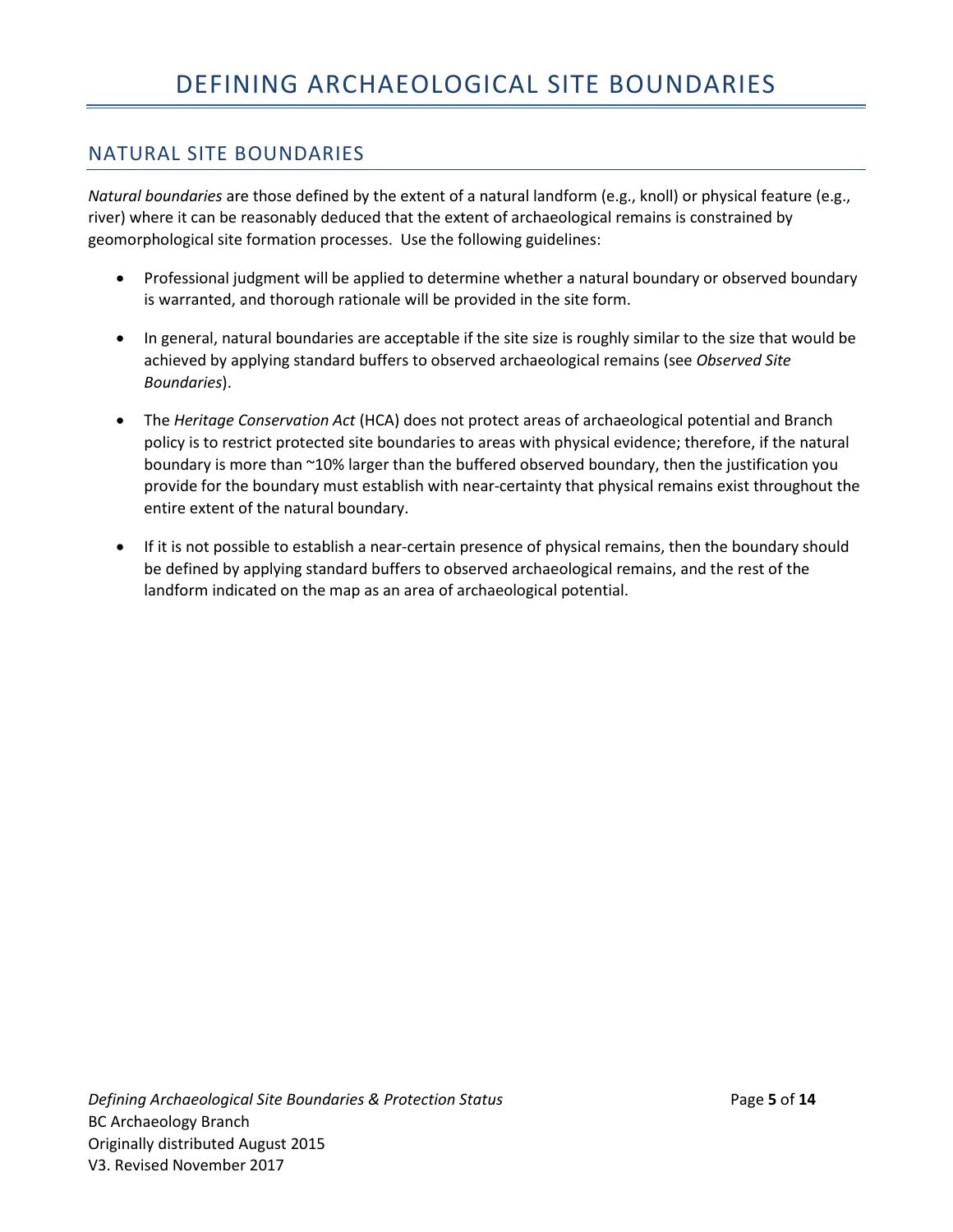#### <span id="page-5-0"></span>OBSERVED SITE BOUNDARIES

*Observed boundaries* are those determined by the horizontal extent of archaeological remains observed on the ground surface, in exposures, or through subsurface testing. In general, observed boundaries will be drawn to tightly capture the known extent of archaeological remains; they should include a modest buffer to mitigate spatial and investigative error. See specific buffer requirements in table below. Buffers will be uniformly applied to observed features (*i.e.*, same distance in all directions), resulting in a curvilinear shape; arbitrarily drawn shapes (*e.g.*, square, rectangle, triangle) will not be accepted for site boundaries defined on the basis of observation. The following standards must be applied:

| Subsurface<br>tested sites           | When a site is comprised of at least two positive subsurface tests, and extent has been<br>identified by a series of negative subsurface tests, the site boundary will be drawn<br>around the nearest negative test. In the absence of negative tests, apply a 5 m buffer to<br>positive tests.                                                                     |
|--------------------------------------|---------------------------------------------------------------------------------------------------------------------------------------------------------------------------------------------------------------------------------------------------------------------------------------------------------------------------------------------------------------------|
| Surface<br>features and<br>artifacts | When site extent has been identified by surface features (e.g., petroforms, rock art) or<br>multiple surface artifacts with no evidence of subsurface cultural material, the site<br>boundary will be established as follows:<br>• On provincial Crown land, apply a buffer no greater than 5 metres.<br>• On private land, apply a buffer no greater than 1 metre. |
| <5 m sites                           | To ensure polygon visibility within GIS and online mapping applications, no site<br>boundary will have a width less than 5 m. Isolated finds, sites consisting of a single<br>positive subsurface test, and other sites measuring less than 5 x 5 m on the ground will<br>be represented by a circle with a diameter of 5 m.                                        |
| Sensitive sites                      | If site significance or sensitivity (e.g., human remains, rock art) warrants a larger buffer<br>for protection from direct impacts, the site form will describe the buffer and provide a<br>justification.                                                                                                                                                          |
| <b>Trails</b>                        | Trails are represented by a linear polygon with a width of 10 m, unless a wider<br>protection corridor has been established through a designation process under the HCA<br>or in a heritage trail management plan. Do not combine trails with other site types; due<br>to their linear nature, trails must be recorded independently.                               |
| Wrecks                               | Site boundaries for shipwrecks and plane wrecks are defined by applying a 1- to 5-m<br>buffer to the extent of the wreckage. Do not combine wrecks with other site types; due<br>to their unique nature, wrecks must be recorded independently. Shipwreck clusters will<br>receive one Borden number per vessel.                                                    |
| <b>CMTs</b>                          | See CMT section below.                                                                                                                                                                                                                                                                                                                                              |

Note that although a buffer is an *arbitrary* extension of a site boundary, the boundary type is still Observed (not Arbitrary) because the boundary is *primarily* based on observed remains; Arbitrary site boundaries are described in the next section.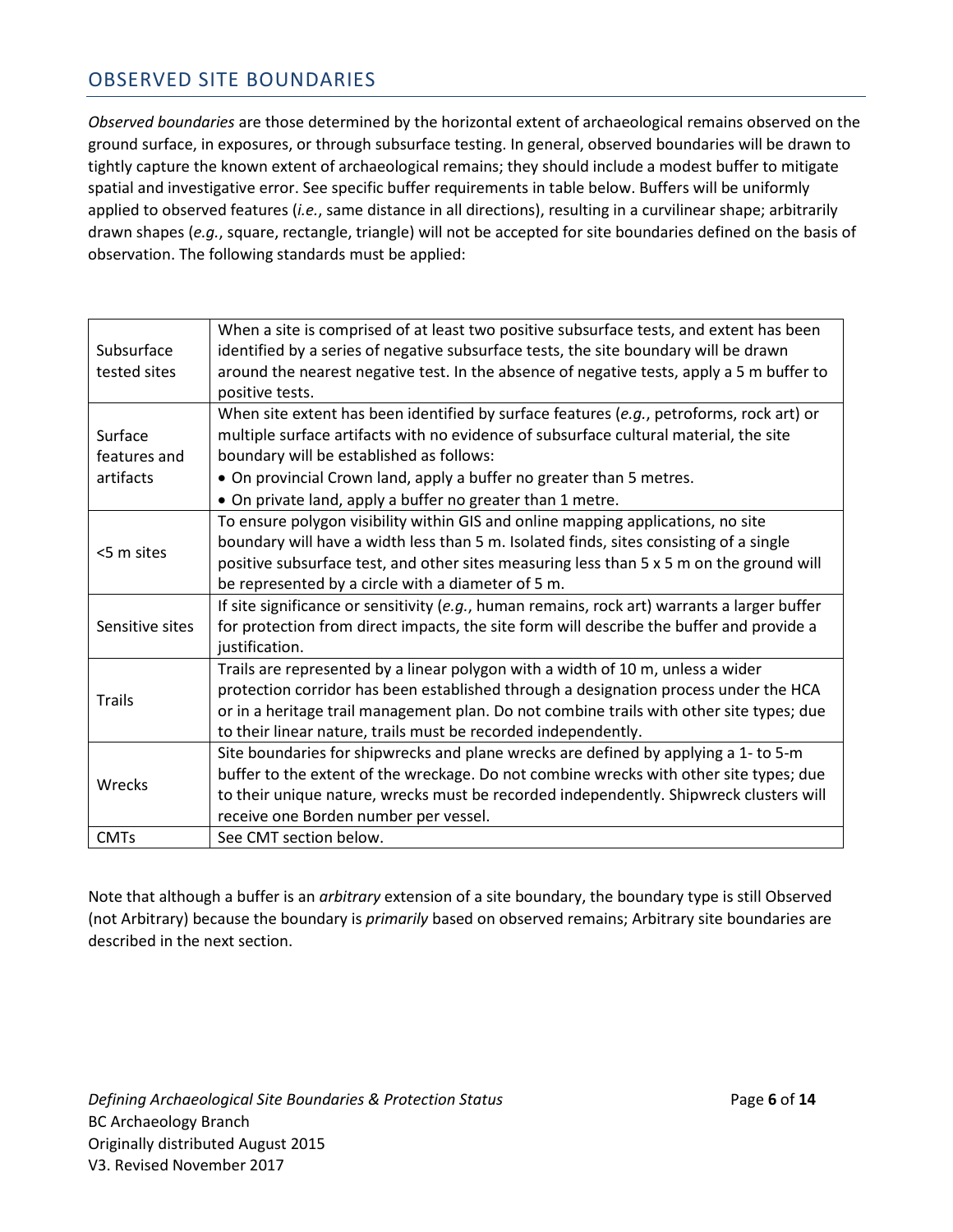#### <span id="page-6-0"></span>ARBITRARY SITE BOUNDARIES

*Arbitrary boundaries* are those that reflect artificial or administrative boundaries (*e.g.*, property lines or rightsof-way), the presence of existing disturbance or developments (*e.g.*, roads), or project area limits. Boundaries are arbitrary when the whole or original site area likely extends beyond the area you have assessed. Arbitrary site boundaries should only be applied when the site boundary cannot be defined by natural limits or observation.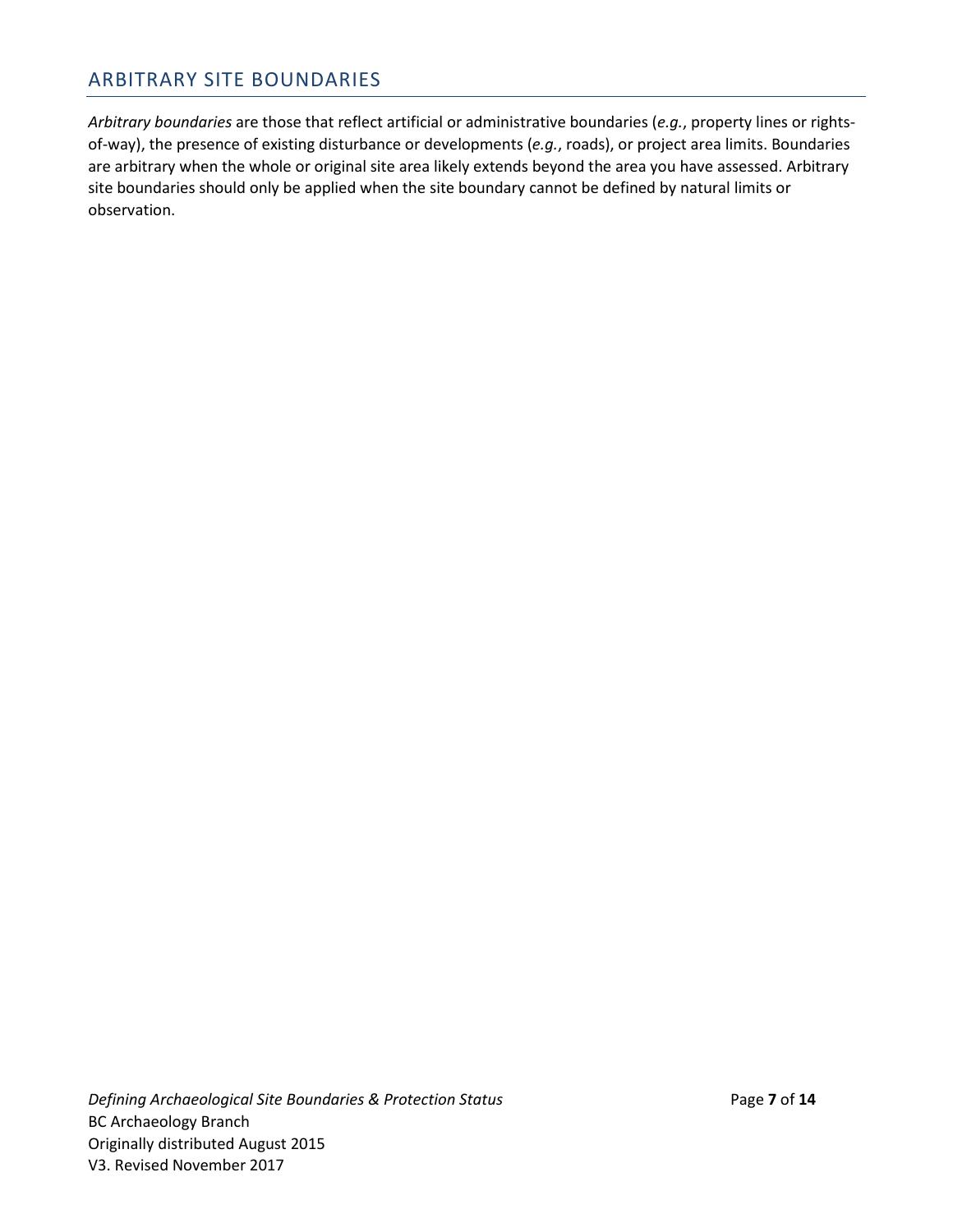#### <span id="page-7-0"></span>CMT SITE BOUNDARIES

CMT site boundaries are based on observation of features and are defined as follows:

- CMT site boundaries are drawn around individually protected features only. Protected CMTs are CMTs that pre-date AD 1846 and CMTs that *may* pre-date AD 1846, per HCA Sections 13(2)(d) and 13(2)(g).
- CMT site boundaries must not be extended to capture unprotected (known to post-date AD 1846) CMTs, regardless of their proximity to other protected CMTs. However, it is expected that post-1846 CMTs will sometimes be captured within the boundary drawn around the protected CMTs. Such captured post-1846 CMTs are considered part of the site because they fall within the protected boundary; they must therefore be included in site forms, site maps, and CMT tables.
- To inform CMT boundary decisions and prevent future duplication of effort, post-1846 CMTs located outside of the protected site boundary, if recorded, should also be included on site maps and in CMT tables, but it must be clear that they do not fall within the protected site boundary; it is recommended that CMT tables have a separate section at the end for this purpose.
- CMT site boundaries are defined by buffering each CMT centre point by 10 m (so a single standing CMT will be a 20 m diameter circle). Other site impact management buffers (*e.g.*, wind-firm buffers, expanded protection areas requested by client or First Nations) may be applied and displayed on site maps, but the primary site boundary submitted for inclusion in the PHR will use a 10 m buffer.
- See *Combining and Splitting of Observed Features* (below) to determine whether a cluster of CMTs should be recorded as one or multiple sites.
- To ensure the above CMT boundary requirements are met, differentiate all CMTs on site maps as (1) *pre-1846*, (2) *post-1846*, and (3) *undated/undetermined/inferred pre-1846* (choose an applicable term). Buffer the protected CMTs (pre-1846 and possible pre-1846) by 10 m, then connect the outer extent of the resulting circles to form your site boundary.
- Refer to *[Bulletin 15 Permits and Archaeological Site Boundaries](https://www.for.gov.bc.ca/archaeology/bulletins/bulletin15_permits_and_archaeological_site_boundaries.htm)* for information about permitting requirements when harvesting post-1846 CMTs within a protected site boundary.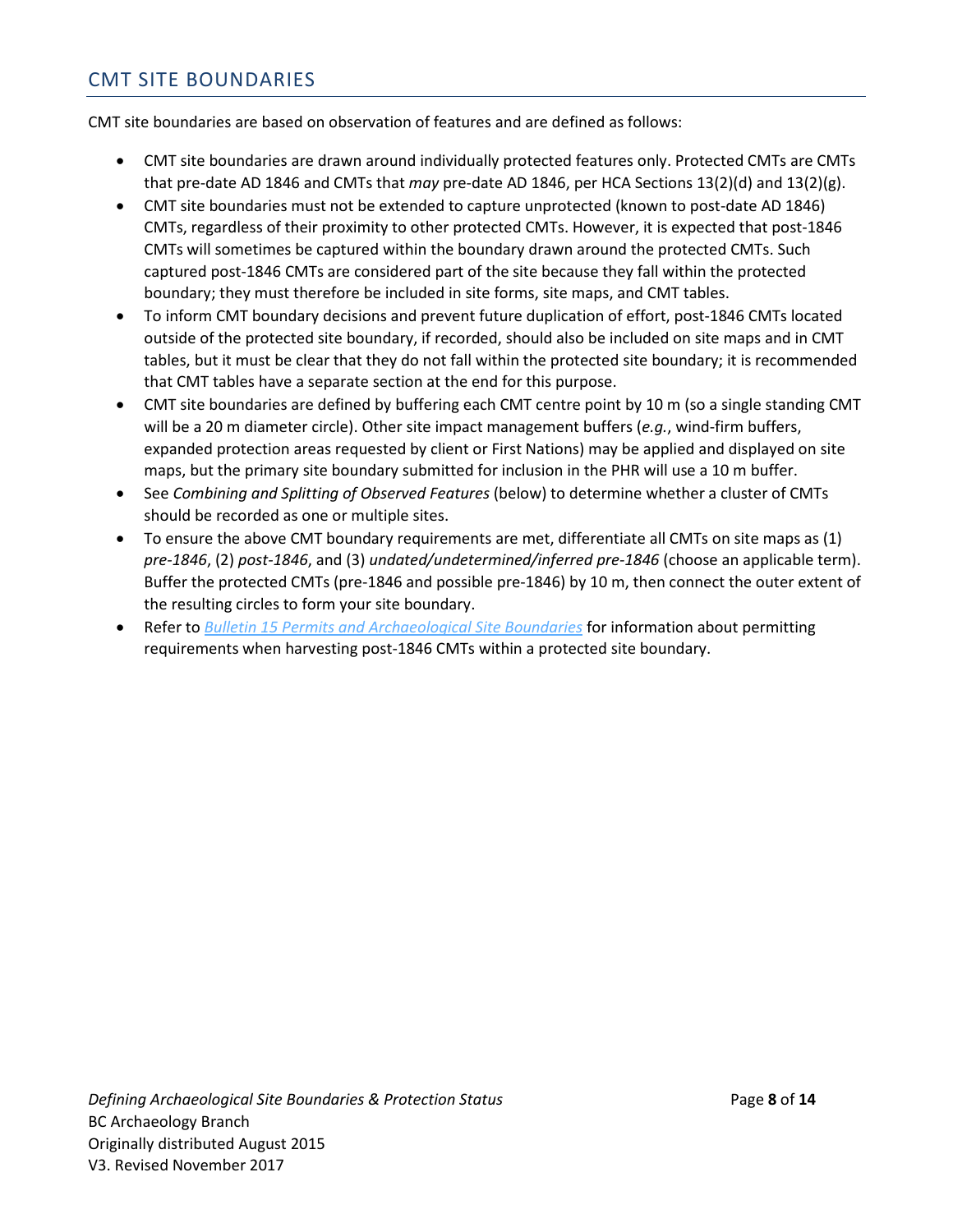### <span id="page-8-0"></span>COMBINING AND SPLITTING OF OBSERVED FEATURES

This section discusses the combining and splitting of archaeological sites when archaeological remains in a shared vicinity are discontinuous, intersected by natural or arbitrary boundaries, sporadically observed, or otherwise separated. For the purpose of this section, *observed feature* broadly describes any discrete locale found to contain archaeological remains of any type, including an individual CMT.

Archaeologists must determine on a case-by-case basis whether multiple observed features will be recorded as one site or multiple sites, and whether site boundaries should be represented by one polygon or multiple polygons. In general, observed features separated by less than 10 m will be recorded as one site (*i.e.*, combined). Observed features will be combined or split according to the archaeologist's professional judgment, depending on the relevant factors of each case. The following is a sample of questions that should be considered:

- Are there privately owned, uninvestigated land parcels in between the observed features? Except in rare circumstances, site boundaries should not be extended across uninvestigated private property (although site maps should still indicate where the site is likely to extend).
- Are the observed features separated by distinct topography? If so, splitting may be warranted.
- Has the area between the observed features been thoroughly tested and assessed to be negative for archaeological material? If so, splitting or multiple polygons excluding the negative areas may be warranted.
- How significant is the potential for additional archaeological materials to be present in between the observed features? If high, combining may be warranted.
- Is there a difference in site type or date of occupation that calls for site splitting? Trails and shipwrecks should never be combined with any other site type. A CMT site adjacent to a much older shell midden may warrant splitting.

As a general guideline, observed features separated by more than 50 m will be recorded as separate sites (*i.e.*, split), only in the absence of the kinds of determining factors described above.

Your decision whether to combine or split observed archaeological features will determine whether you need to submit (a) a site form for a new site, or (b) a site form update. Splitting a newly observed feature from a nearby known archaeological site will result in a new site with a discrete Borden number. Combining a newly observed feature with a previously recorded site will result in a site form update for that known site.

Decisions to combine or split observed features must be clearly explained in site forms and illustrated in site maps. The Archaeology Branch has final authority over the combining and splitting of site boundaries; you are encouraged to resolve uncertainties by contacting the Inventory Section at [archsiteform@gov.bc.ca](mailto:archsiteform@gov.bc.ca) prior to submitting site forms.

*Defining Archaeological Site Boundaries & Protection Status* Page **9** of **14** BC Archaeology Branch Originally distributed August 2015 V3. Revised November 2017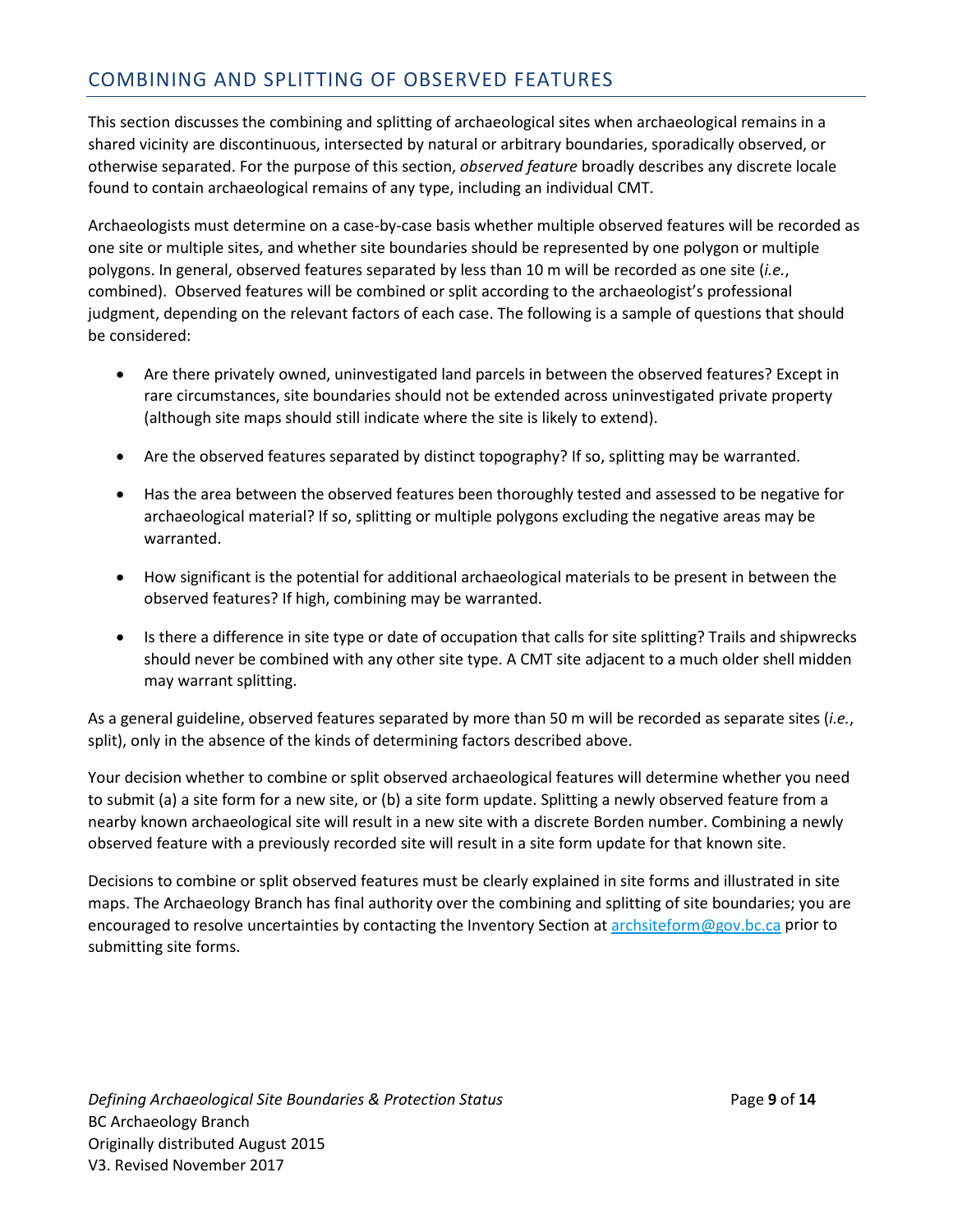#### <span id="page-9-0"></span>SPLITTING ARCHAEOLOGICAL SITES IDENTIFIED WITHIN HISTORIC PLACES

If you have observed archaeological remains within the boundary of a previously recorded *historic place*, then overlapping polygons with separate Borden numbers may be warranted. Contact the Inventory Section at [archsiteform@gov.bc.ca](mailto:archsiteform@gov.bc.ca) for guidance in this situation prior to submitting site forms.

#### <span id="page-9-1"></span>RECORDING RELOCATED MATERIALS

When archaeological materials, including human remains, have been reburied on or off-site, the source location and reburial location must both be clearly recorded. In most cases, the following rules will apply:

- If the reburial location is within 50 m of the source site, then the reburial location will be mapped and recorded as a component of that site. Create a separate polygon for the reburial location if it is located outside of the source site boundary.
- If the reburial location is over 50 m away from the source site, then a new site with a distinct Borden number is likely warranted.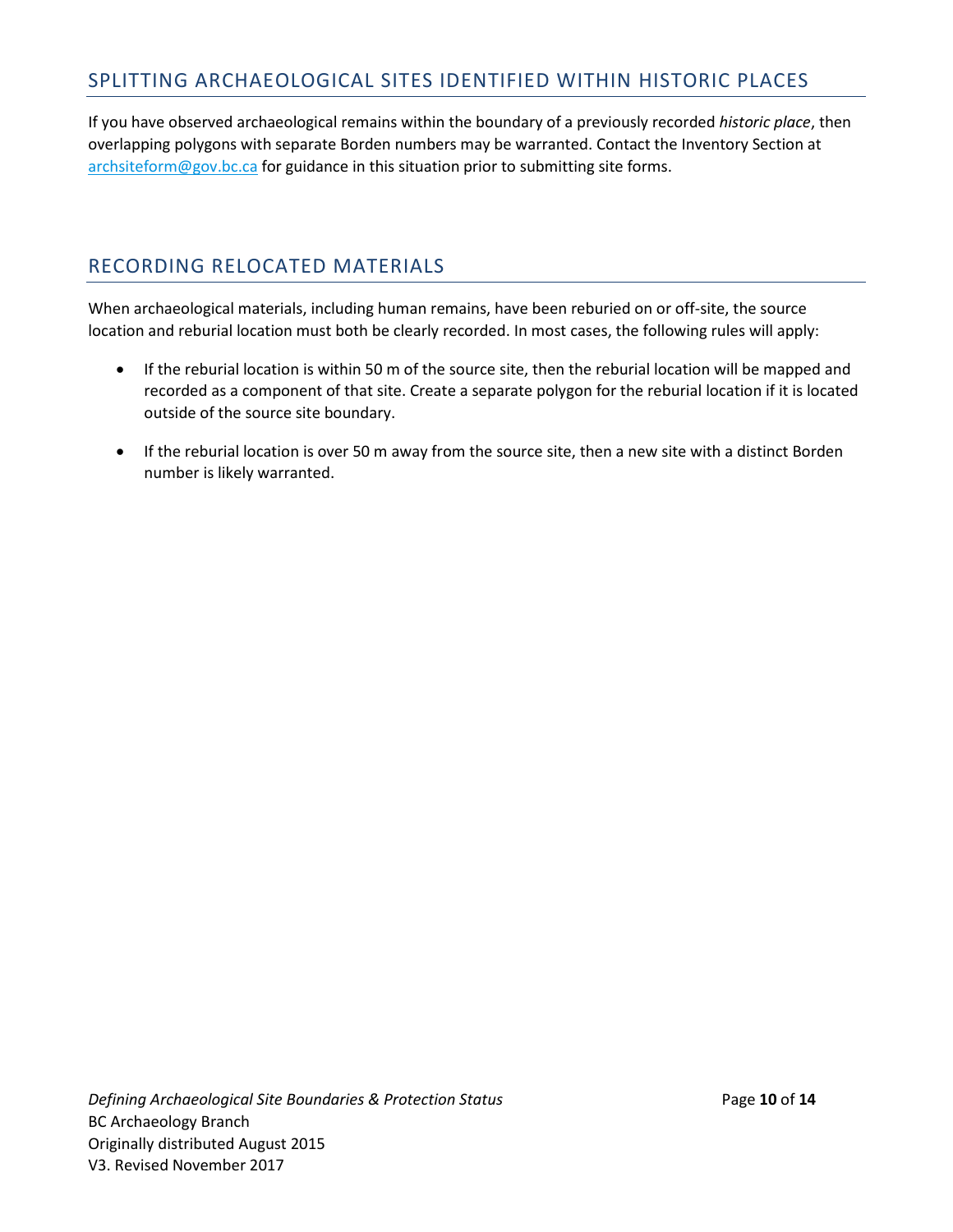<span id="page-10-1"></span><span id="page-10-0"></span>NATURAL - limits of the site are defined by landform (for example, an elevated area of bedrock with scattered cairns).



*Defining Archaeological Site Boundaries & Protection Status* Page **11** of **14** BC Archaeology Branch Originally distributed August 2015 V3. Revised November 2017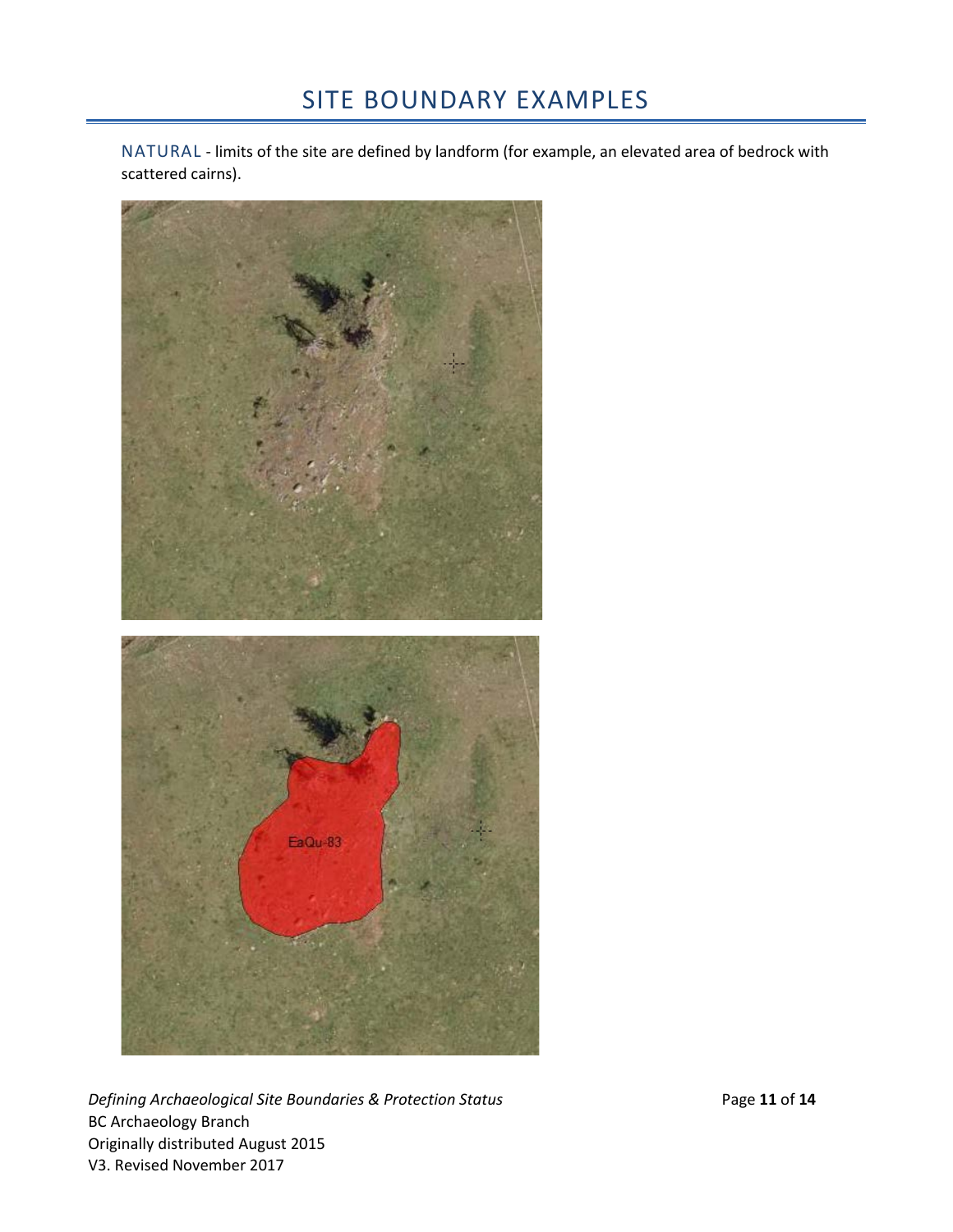<span id="page-11-0"></span>OBSERVED **-** limits of the site are defined by what has been observed and a buffer is applied to cultural material/features (for example, a 10 metre buffer applied to the centre-point of four CMTs).



<span id="page-11-1"></span>ARBITRARY – limits of the site are defined by artificial or administrative boundaries (for example, limited by the extent of a private lot).



*Defining Archaeological Site Boundaries & Protection Status* Page **12** of 14 BC Archaeology Branch Originally distributed August 2015 V3. Revised November 2017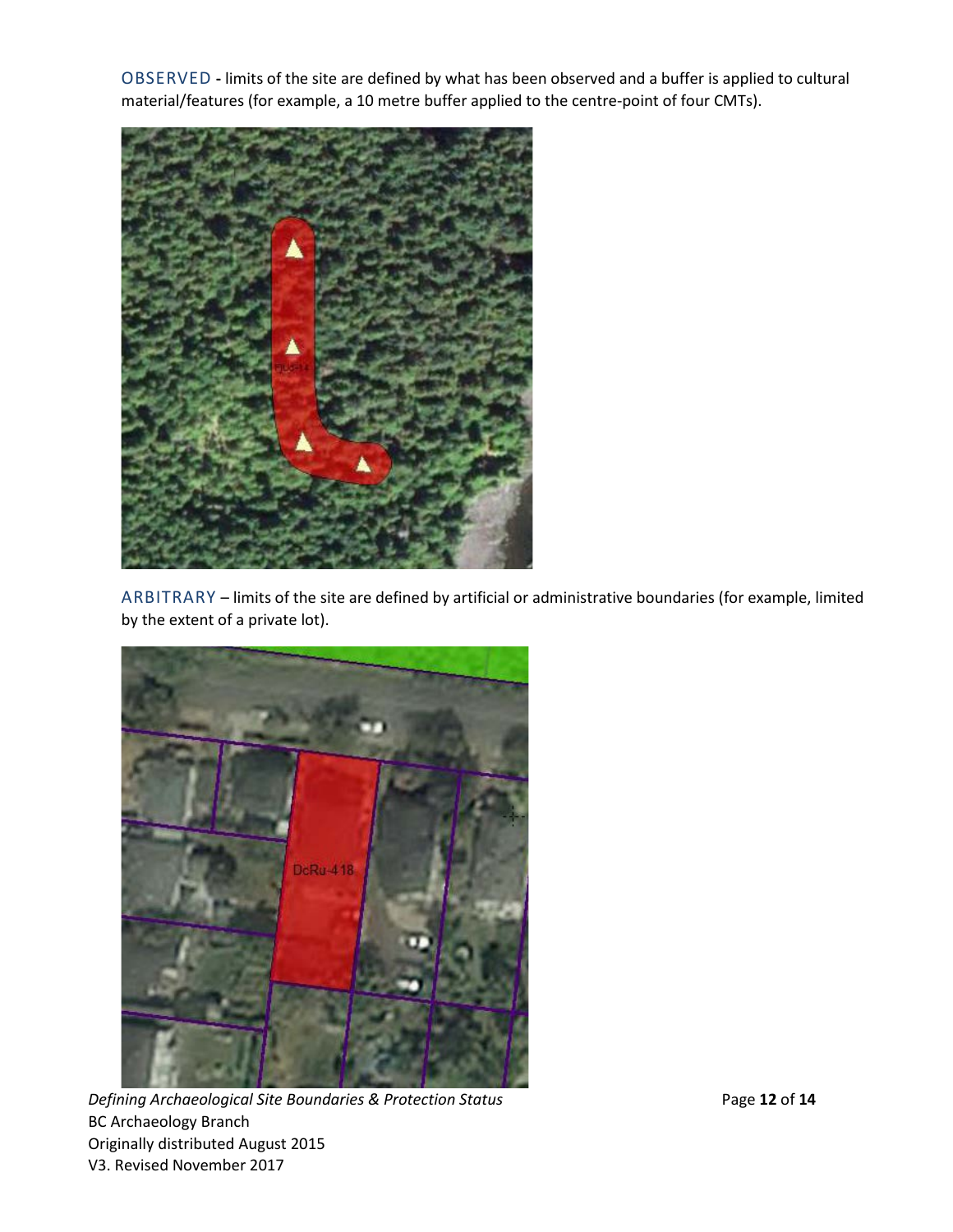NATURAL AND OBSERVED – snapped to natural margins of shoreline, observed elsewhere.

<span id="page-12-0"></span>

<span id="page-12-1"></span>NATURAL AND ARBITRARY – snapped to natural margins of knoll north, west, and east; arbitrary to south.



*Defining Archaeological Site Boundaries & Protection Status* **Page 13** of 14 BC Archaeology Branch Originally distributed August 2015 V3. Revised November 2017